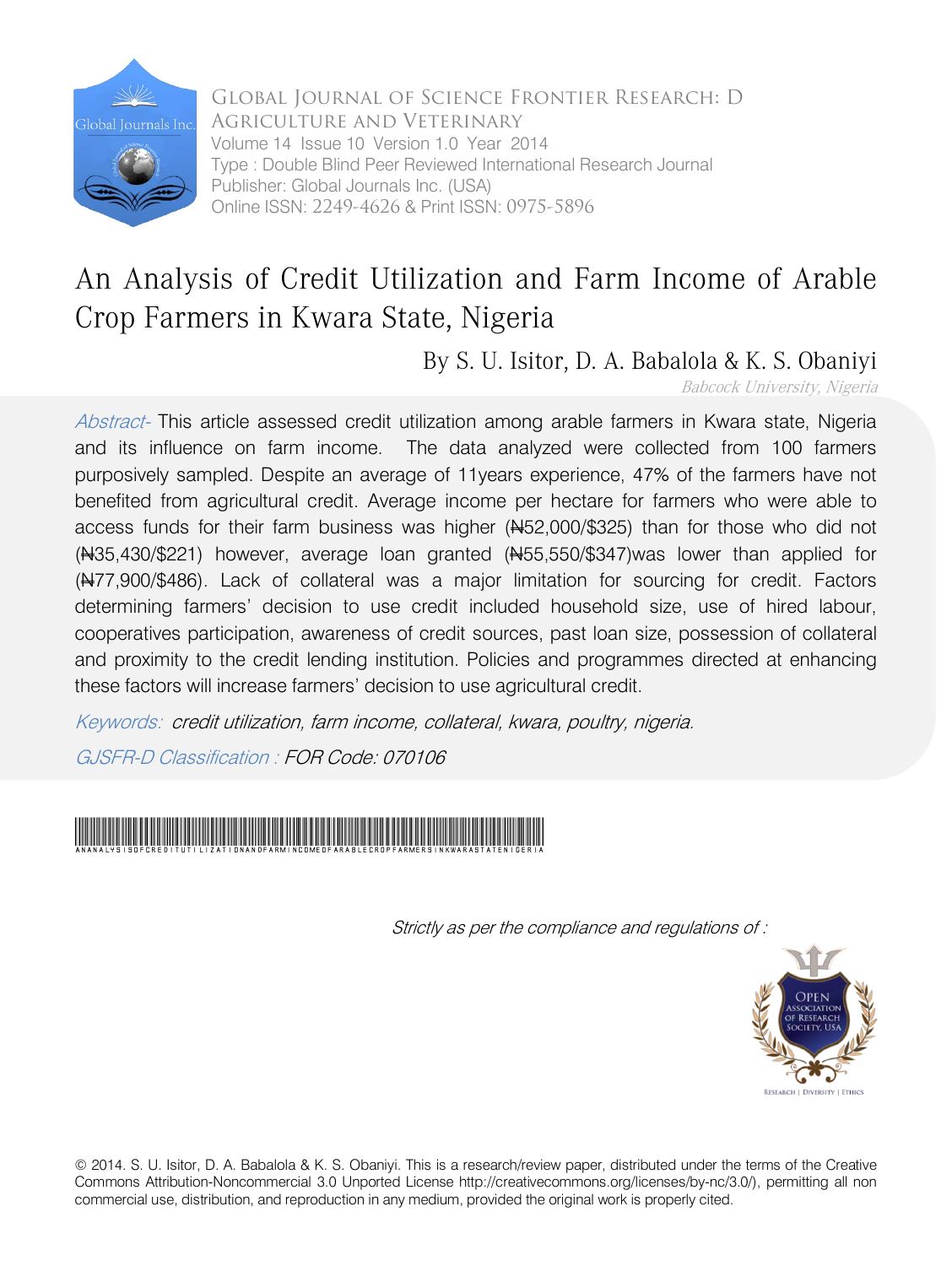## An Analysis of Credit Utilization and Farm Income of Arable Crop Farmers in Kwara State, Nigeria

S. U. Isitor <sup>α</sup>, D. A. Babalola <sup>σ</sup> & K. S. Obaniyi <sup>ρ</sup>

 farmers in Kwara state, Nigeria and its influence on farm Abstract- This article assessed credit utilization among arable income. The data analyzed were collected from 100 farmers purposively sampled. Despite an average of 11years experience, 47% of the farmers have not benefited from agricultural credit. Average income per hectare for farmers who were able to access funds for their farm business was higher (N52,000/\$325) than for those who did not (N35,430/\$221) however, average loan granted (N55,550/\$347) was lower than applied for (N77,900/\$486). Lack of collateral was a major limitation for sourcing for credit. Factors determining farmers' decision to use credit included household size, use of hired labour, cooperatives participation, awareness of credit sources, past loan size, possession of collateral and proximity to the credit lending institution. Policies and programmes directed at enhancing these factors will increase farmers' decision to use agricultural credit.

Keywords: credit utilization, farm income, collateral, kwara, poultry, Nigeria.

#### I. Introduction

n most parts of Sub-Saharan Africa, expanded crop production has been due to expanded planting farm In most parts of Sub-Saharan Africa, expanded crop<br>production has been due to expanded planting farm<br>areas for staple crops than from yield increases<br>(Phillip et al. 2008). The implication of this had been (Phillip et al., 2008). The implication of this had been large outlays of financial requirements of the farming folks for the needed assets which are predominantly land and labour. Poor farmers tend to resign to subsistence farming because of their inability to acquire required credit support to keep in business (Ammani, 2012). Financing agriculture involves lending money to farmers to stimulate the productivity of the limited farm resources (Muniraj, 1987; Adegeye and Dittoh, 1985; Osuntokun, 1992). Eswaram and Kotwal (1990) suggested that the provision of agricultural credit makes available additional capital that can be used to enhance the level of household's productive and physical capital. Access to credit is expected to enhance farming households' ability to acquire capital intensive

technology and assets to facilitate and improve farming activities resulting in greater capacity to invest in cultivation of high yielding crops and larger farm holdings (Nwankwo, 1983; Palmer and Ojo, 1983; Feder et al., 1985; Emereole, 1995; Nwaru, 2004; Nwaru and Onuoha, 2010; Ammani, 2012). This may in turn lead to efficient resource allocation, increase farmers' technical efficiency and, by implication, increase farmers' profitability. Similarly, Qureshi et al. (1996) observed that an increase in credit to agriculture will lead to increase food production and farmers' income because as the demand for credit increases, farmers output also increases, resulting in improvement in their well being. Nwaru and Onuoha (2010) further observed that when agricultural credit is properly extended and utilized, it encourages diversification which stabilizes and often increases resource productivity, agricultural production, value added and net incomes of farmers. Credit is therefore a necessary input in the various aspects of farm operations. Agricultural production needs to rise at least by some six percent per annum for Africa to be able to meet its food needs and for African agriculture to become a real motor for economic development ((Okuneye, 2001; Enweze, 2006).

Nigerian agriculture is abysmally underfinanced. Currently agriculture accounts for about 40 percent of the GDP, yet it receives only one percent of total commercial bank loans (Global Agricultural Information Network [GAIN] 2011). This is significantly below the level of other developing countries, e.g. Kenya and Brazil which reportedly registers 6 percent and 18. In Nigeria, 85 percent of the total food production is left in hands of small – scale farmers (Okuneye, 1997) and production employs crude technologies and is labour intensive with little or no forms of savings or storage facilities. With poor socio-economic and production characteristics of the farmers, inconsistent and unfocussed government policies, poor infrastructural base, low level of agricultural investment, poorly developed agricultural research system, underdeveloped land property rights, low level of technology, inefficient use of resources, natural disasters and lack or insufficient access to credit and other production resources interacting in a synergism to restrict the agricultural sector, the result is low production, low farm income, high prices of food items, inflation,

Author *α ρ*: Department of Agricultural Economics and Extension, Landmark University, Omu-Aran, Kwara State, Nigeria. e-mail: akindan15ster@gmail.com

Author *σ*: Department of Agricultural Economics and Extension, School of Agriculture & Industrial Technology, Babcock University, Ilishan-Remo, Ogun State, Nigeria.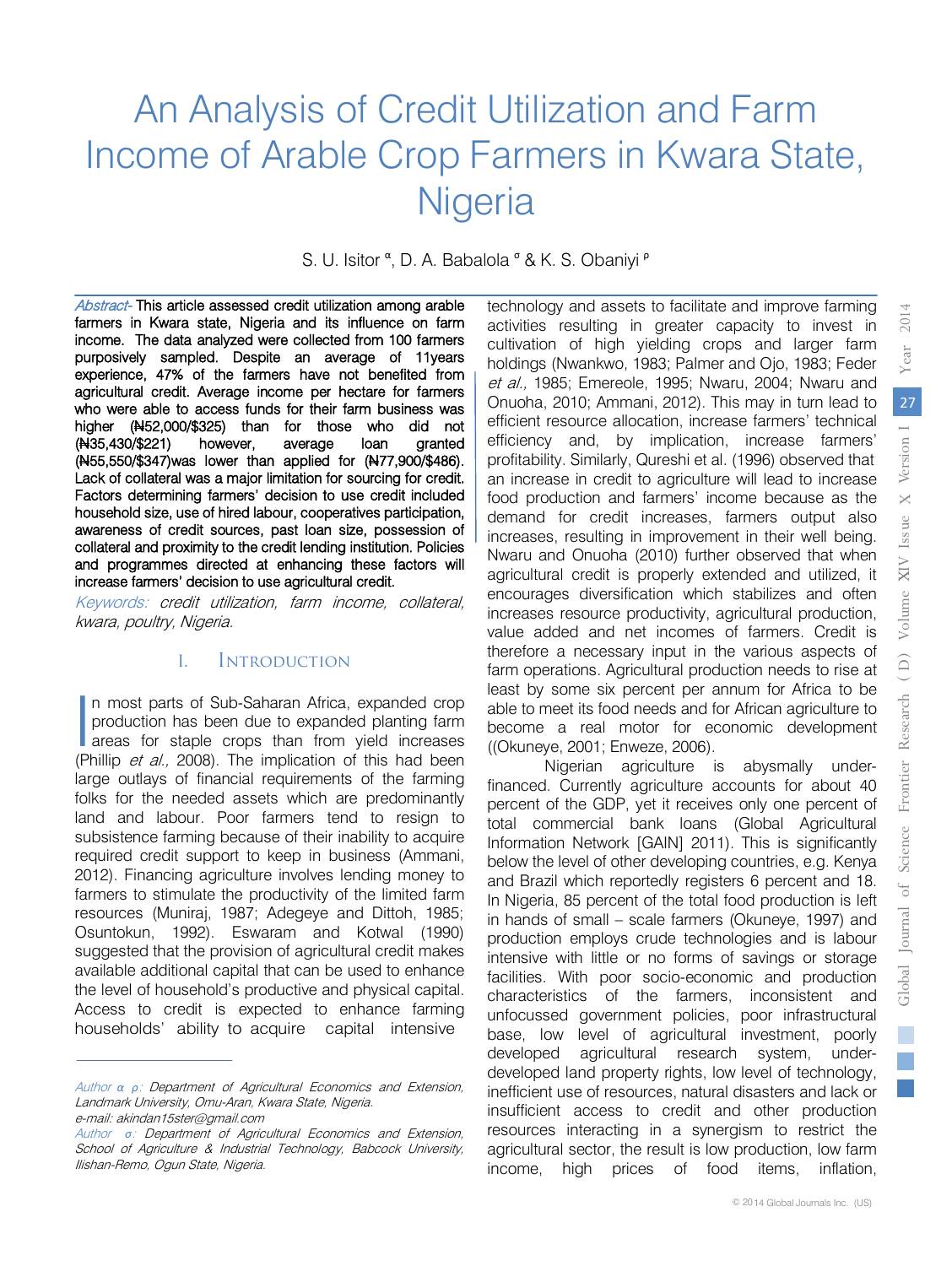underdevelopment and concomitant poverty (Okuneye, 2001). The Federal Government has continued to broaden the economic base of the country through revamping of the agriculture sector. It is anticipated that this will alleviate poverty and generate employment within the nation. The provision of adequate finance, therefore, becomes a necessity to facilitate the extent to which planned projects and programs could be executed in public finance (Adegbite et al., 2008). Farmers were to source credit from commercial and agricultural banks, cooperative societies and government initiated public agricultural credit institutions and schemes. However, only about 11 percent of rural farmers source credit from these formal sources (World Bank 2000; Ammani, 2012). Poor awareness and access to credit coupled with poor fund utilization and repayments have been posited as the major factors militating against the success of existing credit schemes (Binswanger et al., 1993; Agbor, 2004; Phillip et al., 2008). In modern farming business in Nigeria, beyond poor access, efficient utilization of credit is fast becoming a major factor limiting farm productivity and income (Ololade and Olagunju, 2013). It is against this background that this study assessed the determinants of credit utilization and its influence on farm income.

#### II. RESEARCH METHODOLOGY

The study was carried out in Irepodun Local Government Area of Kwara State, South-West Nigeria. Kwara state has an area of 35,705 square kilometers and 3,570,500 hectares of cultivable land, making it the largest in South-West Nigeria (Nigeria Bureau of Statistics [NBS] 2009). The study location is within the humid tropical climatic zone of Nigeria, with rainfall as high as 199.1mm which encourages significant agrarian activities. Of the 16 local governments in the state, Irepodun is among the top 6 largest with a population of over 150,000 persons, majority of which practice farming either as primary or secondary occupation (NBS, 2009). Significant cultivation of arable crops such as cassava, maize and leafy vegetables take place in the study area.

Primary data were collected from 100 arable crop farmers growing both maize and cassava (representing arable crops). The farmers were purposively selected. Data gathered were analyzed using descriptive statistics and the Logit regression model.

#### a) Model specification

The choice of the logit model is because the dependent variable is a dummy. Following Gujarati (1998), the model is specified as follows:

$$
Ln (P_{i}/(1-P_{i}) = B_{0} + B_{1}X_{1} + \ldots + B_{17}X_{17} + e_{i}.
$$

Where:

 $P_i$  = probability of farmer's decision to access and utilize credit for production

 $1-P_i =$  probability of not utilizing credit for production  $B = \text{Introduction}$ 

$$
P_0 = \text{intercept}
$$

 $B_i$  (1,2,3...,17) = Regression coefficients,

 $X_i$  (1,2,3...,17) = Independent variables, and

 $e_i$  = error term.

The independent variables specified as factors influencing farmer's decision to access and utilize credit for production and are defined below:

 $X_1$  = Gender (Dummy: 1=male, 0=female)

 $X_2$  = Age (years)

 $X_3$  = Household size

 $X_4$  = Education (Dummy: 1=sec.more than sec. edu., 0=less than)

 $X_5$  = Farming experience (years)

 $X_6$  = Cultivation of other crops besides maize & cassava (Dummy: 1=yes, 0=no)

- $X_7$  = Farm size (Ha)
- $X_8$  = Labor type (Dummy: 1=Hired, 0=family)

 $X_9$  = Labor Cost (N)

$$
X_{10} = \text{Farm Income} \ (\text{H})
$$

$$
X_{11} = Other Income (H)
$$

 $X_{12}$  = Cooperative membership (Yes= 1, No=0)

 $X_{13}$  = Awareness of credit source (Dummy: 1=yes,  $0=$ no)

 $X_{14}$  = Past Loan size (N)

 $X_{15}$  = Collateral Need (Dummy: 1=yes, 0=no)

 $X_{16}$  = Loan Interest (%)

 $X_{17}$  = Distance to credit source (km)

#### III. Result and Discussion

#### a) Results of descriptive statistics

Results in Table 1 shows that the majority of the farmers in the study area are above 40 years old (63%) and they are mostly male (73%). The predominance of male farmers is an indication that agribusiness is generally labour intensive and still a strenuous enterprise in Nigeria (Babalola, 2014). Furthermore, the tedious and time-consuming nature of the cultural practices involved in arable cropping discourages most prospective female entrances into the business. The majority of the respondents (63%) had up to secondary education which shows considerable literacy level among the farmers in the study area. This is expected to positively influence their adoption of innovations and utilization of credit (Siyanbola, 2012). Average household size was greater than 6 members. This is above the national average of approximately 5 (Babalola, 2014; NBS, 2009). Household size is expected to vary directly with expenditure (Babalola and Babalola, 2013; Gebremedehin and Scott 2003), thus, with increasing household size, the more likely that

T.  $\mathbb{R}^n$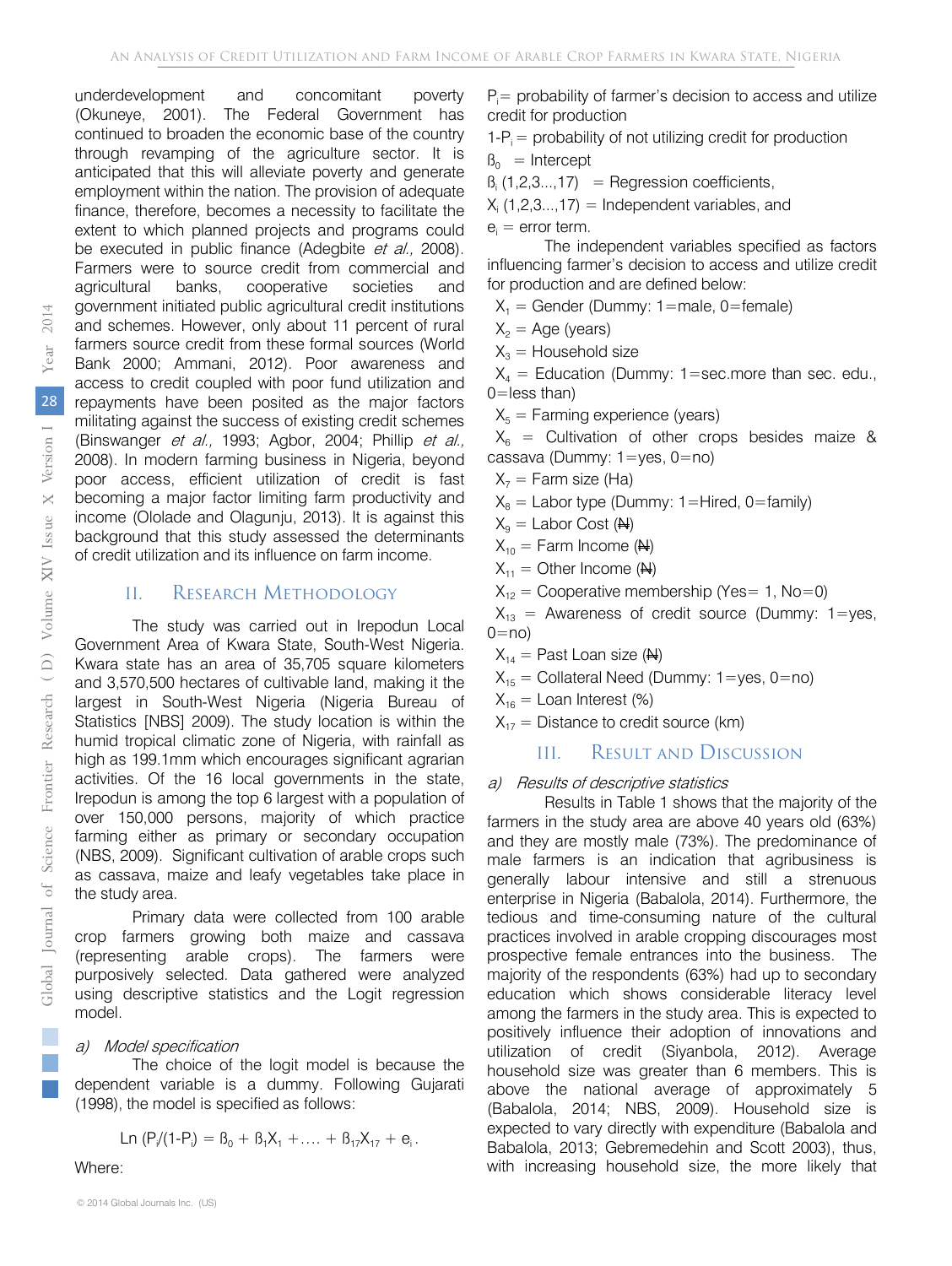farmers will divert funds originally meant for farm production to cater for domestic household needs. In corroboration with good literacy level, farmers' experience in farming is expected to increase quality and quantity of output by reducing postharvest losses and increase the use of technology. The results showed that, averagely, farmers have up to 11 years farming experience which is relatively long enough for them to

have gained mastery of the enterprise having passed through more than ten production cycles. Although, about 64 percent of the farmers were aware of where to source for agricultural credit and 53 percent have actually sourced for credit, some 36 percent still lack awareness and up to 47 percent have not benefited from agricultural credit.

| Characteristics            | Mean<br>(±SD)         | Freq<br>n=100 | (%) |
|----------------------------|-----------------------|---------------|-----|
|                            |                       |               |     |
| <i>Gender:</i> Male        |                       | 73            | 73  |
| Household size             | 6.68 $(\pm 2.51)$     |               |     |
| Age (years)                | 45 ( $\pm$ 9.99)      |               |     |
| Educ. level:               |                       |               |     |
| Below secondary            |                       | 37            | 37  |
| Secondary & above          |                       | 63            | 63  |
| <b>Farming Experience</b>  | 10.5 ( $\pm$ 6.10)    |               |     |
| farm size                  | 2.68 $(\pm 1.44)$     |               |     |
| Belong to Cooperative      |                       | 52            | 52  |
| Awareness of credit source |                       | 64            | 64  |
| Sourced/ used credit       |                       | 53            | 53  |
| Major income. farm         |                       | 63            | 63  |
| "GFI/ season               | $97,815 (\pm 45,700)$ |               |     |
| Major occupation:          |                       |               |     |
| Farming                    |                       | 59            | 59  |
| Non-farming                |                       | 41            | 41  |

| Table 1: Farmers' personal characteristics |  |
|--------------------------------------------|--|

 $*$  GFI (Gross Farm Income) in naira, N1 $\sim$  \$ 0.00625

Source: Computed from Field survey (2014).

Furthermore, 52 percent of the farmers participated and have benefited from cooperative membership, 48 percent still do not participate. The importance of cooperatives in providing credit to farmers has been detailed in past studies (Ololade and Olagunju 2013; Nto et al. 2011; Ayinde et al. 2008). The major occupation of most (59%) of the respondents was farming. Average farm size was 2.68 hectares and average farm income per season was  $\frac{1}{2}$  97,815 (approx. \$611). If farming households (average 6 members) without other source of income were to live solely on the farm income for a minimum cropping season of 4 months, individual member of the household will be living below poverty line of \$1 per day. Efforts to

increase farm income therefore are germane in the study area.

Results in Table 2 show the distribution of farmers by awareness of sources of credit. Most of the farmers are aware of the micro-finance bank (60%) and cooperatives (60%) as sources of credit. It is interesting to note that many of the farmers (63%) are not aware of the possibility of sourcing for funds from the Bank of Agriculture (BOA) whose primary mandate is to finance agricultural activities. The most popular informal source of credit among the farmers (46%) was the money lender scheme. Most of the farmers (60%) reported that they got to know about the credit sources through radio programme (Table 3).

Table 2 : Distribution of farmers by awareness of sources of credit

| Credit sources                    | <sup>†</sup> Freq for | ℅  |
|-----------------------------------|-----------------------|----|
| Formal sources:                   |                       |    |
| State govt agric fund             | 39                    | 39 |
| Micro-finance Banks               | 60                    | 60 |
| Cooperatives                      | 60                    | 60 |
| Bank of Agriculture (BOA)         | 37                    | 37 |
| Commercial Banks                  | 14                    | 14 |
| Non-government Organizations NGOs | 18                    | 18 |
| Informal sources:                 |                       |    |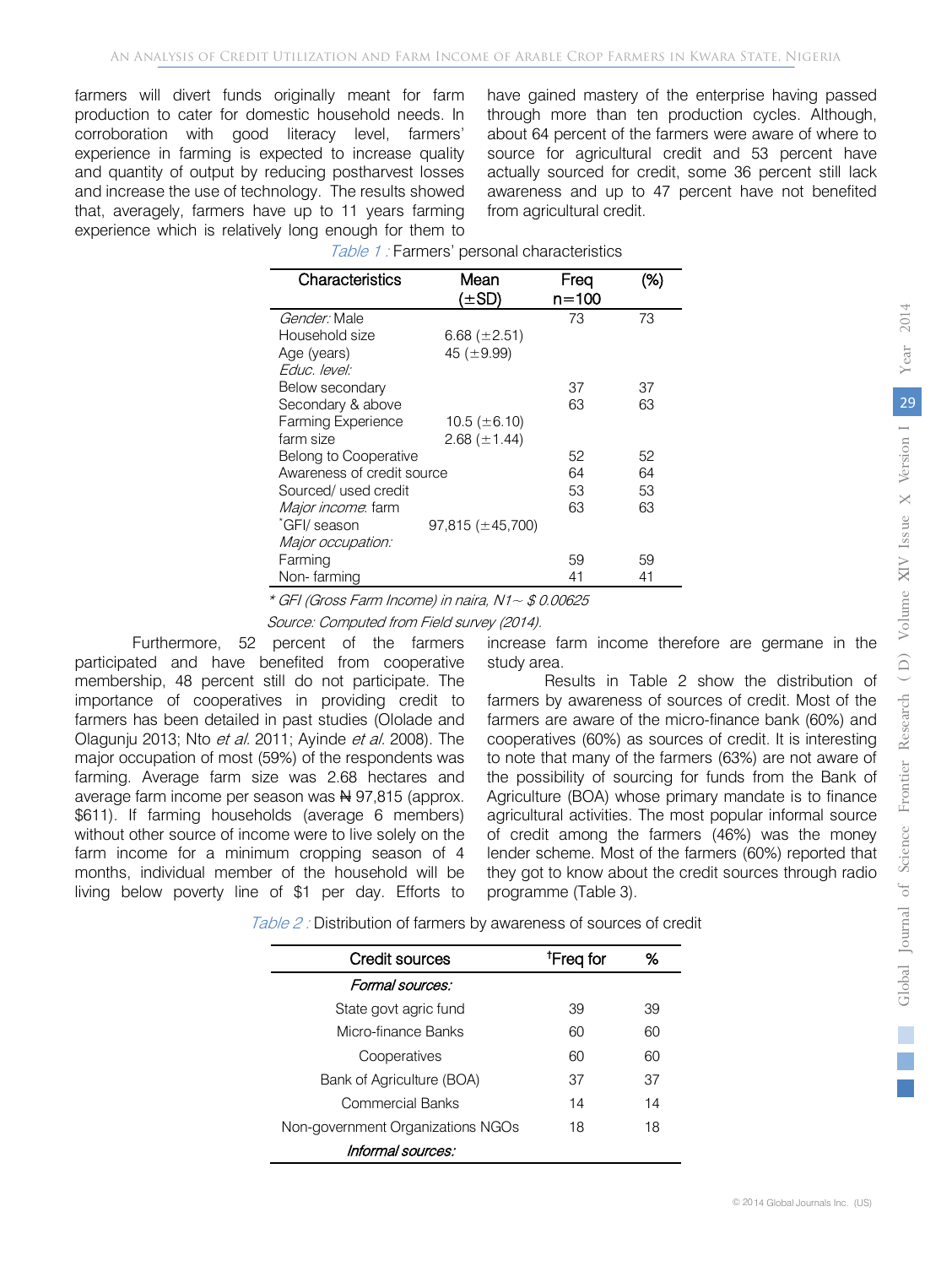| Produce buyers            | 40 | 40 |
|---------------------------|----|----|
| <b>Thrift Collections</b> | 39 | 39 |
| Money lenders             | 46 | 46 |
| Friends & family          | 24 | 24 |
|                           |    |    |

†existence of multipleresponse

Table 3 : Distribution of farmers by media of information of credit sources

| Sources of information | Frea | ℅  |
|------------------------|------|----|
| Radio                  | ഹ    | ഩ  |
| Newspaper              | 42   | 42 |
| Extension agent        | 22   | 22 |
| Research centre        | 5    | 5  |
| Cooperatives           | 52   | 52 |
| Friends/Relatives      | 35   | 35 |

†existence of multiplerespons

The expected effort of the extension agents in providing farmers with useful information relating to agricultural financing and fund management to facilitate commercial production appears to be poor in the study area with only 22 percent of the farmers claiming to have sourced information through extension service.

Results in Table 4 shows that 83 percent of the farmers utilized the loan given to expand their existing farm business. The results also showed that all the

beneficiaries utilized the loan given for agricultural purposes therefore, with more funding commerciallization will be encouraged among the farmers. Previous experience of the farmers as recorded in Table 5 showed that 61 percent had applied for loan some times in the past but only 25 percent got the loan as at when needed and only 24 percent paid back as expected despite the fact that they could pay back by installment.

Table 4 : Distribution of farmers by mode of utilization of credit if and when accessed

| Mode of utilization $(n=53)$           | †Freq | %    |
|----------------------------------------|-------|------|
| To start a new farming business        | 12    | 22 R |
| To expand existing farming business    | 44    | 83.0 |
| To fund the regular cultural practices | 20    | 37.7 |
|                                        |       |      |

†existence of multiple response

Table 5 : Distribution of farmers by their experience with credit

|                              | <sup>†</sup> Freq     | %  |
|------------------------------|-----------------------|----|
| Past application for loan    | 61                    | 61 |
| Got credit as at when needed | 25                    | 25 |
| Paid back as expected        | 24                    | 24 |
| Repayment mode:              |                       |    |
| Installment                  | 43                    | 43 |
| Full payment                 | 12                    | 12 |
| Present application for loan | 60                    | 60 |
| Qualify for loan             | 57                    | 57 |
| Present loan beneficiary:    | 53                    | 53 |
| *Amount applied for (mean)   | $77,900 (\pm 10,050)$ |    |
| *Amount granted (mean)       | $55,550(\pm 7,250)$   |    |
| Need for collateral          | 57                    | 57 |
| Type of collateral:          |                       |    |
| Land                         | 21                    | 21 |
| <b>Building</b>              | 5                     | 5  |
| Farm asset                   | 18                    | 18 |

 $$ 

Out of the 60 farmers that have currently applied for loan, 57 qualified and 53 were granted. However, average loan applied for was N77,900 (approx.  $$486$ ) but average loan granted was  $H55,550$ 

(approx. \$347). The fact that farmers were not granted the amount of loan applied for and as at when needed, given that agriculture is a time sensitive enterprise, may be responsible for poor repayment response. The need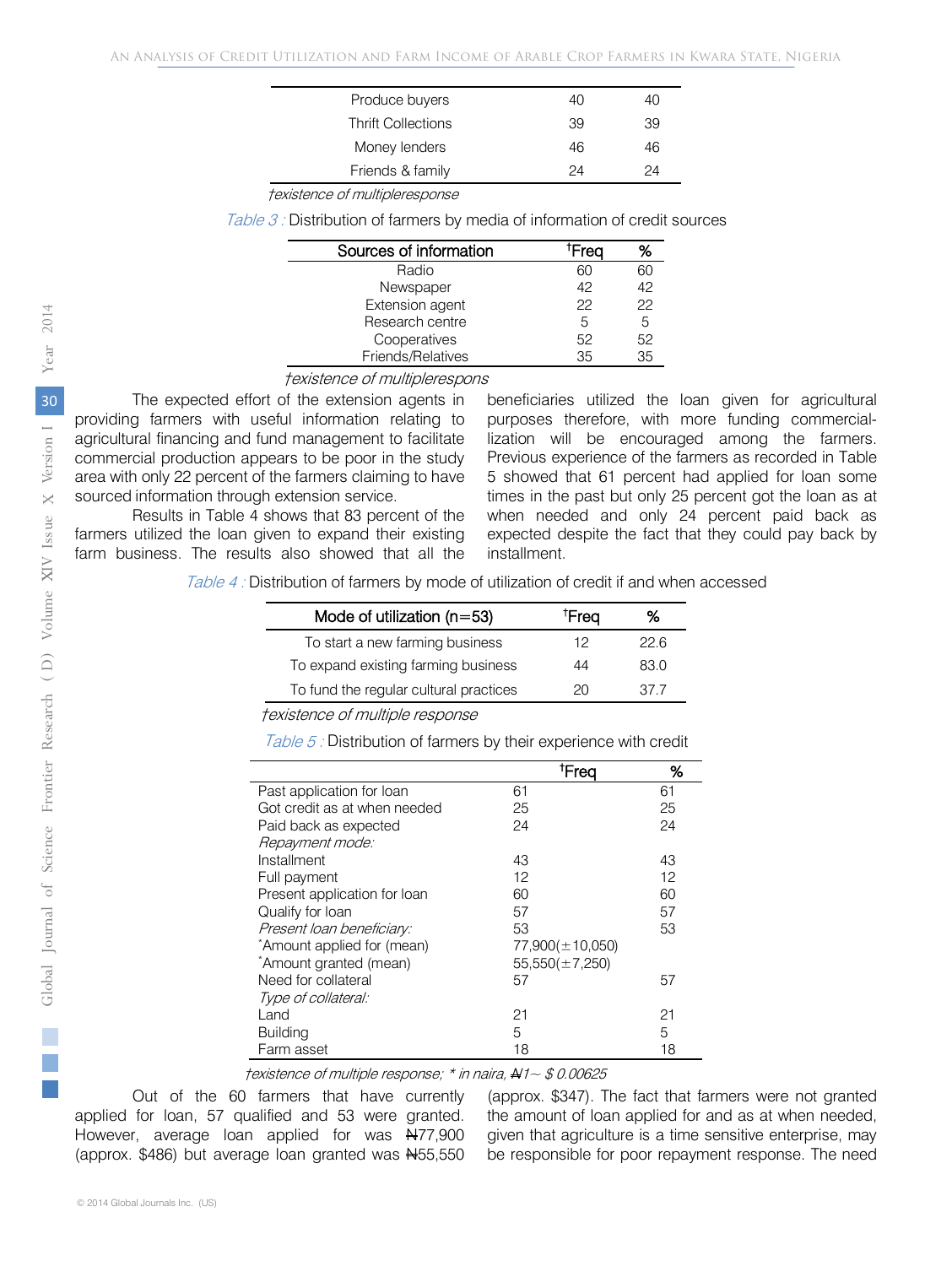for collaterals for loan acquisition (especially land asset) was expressed by most of the farmers (57%). Thus, poor farmers who do not have the required asset for collaterals are not able to access credit.

Results in Table 6 shows that average income per hectare for farmers who were able to access and use funds for their farm business was higher (N 52,000) than income per hectare for those who did not utilize borrowed credit (#35,430). Lack of collateral was reported by the majority of the farmers (74%) as the limitation for sourcing for credit (Table 7). This result is consistent with the findings of Philip et al. (2008).

|                                    | Average income<br>N | Average income per Ha<br>N |
|------------------------------------|---------------------|----------------------------|
| Farmers with credit utilization    | 101.907             | 52,000                     |
| Farmers without credit utilization | 86.750              | 35.430                     |

Table  $6$  : Income analysis by credit utilization

| <i>Table 7 :</i> Distribution of farmers' by limitation to sourcing credit |                   |    |  |
|----------------------------------------------------------------------------|-------------------|----|--|
| Limitations                                                                | <sup>†</sup> Frea | %  |  |
| Fear of inability to pay back                                              | 11                |    |  |
| Lack of collateral                                                         | 74                | 74 |  |
| Lack of awareness of credit source                                         | 36                | 36 |  |
| Inability to access credit source                                          | 46                | 46 |  |
| <b>None</b>                                                                | 16                | 16 |  |

†existence of multiple response

Source: Field Survey, 2014

#### b) Factors influencing agricultural credit utilization

The data on the determinants of farmers' utilization of agricultural credit were analyzed, using the logit regression model. A number of variables were hypothesized to determine the farmers' decision to utilize agricultural credit in the study area such as socioeconomic, farm-level, institutional, awareness variables. The result of the logit model analysis is presented in Table 8. The significance of the diagnostic statistics (chisquared and log-likelihood values) shows a good fit for the model.

The result showed that the significant and positive determinants of farmers' decision to utilize credit include use of hired labour (p< 0.1), participation in cooperatives (p< 0.05), awareness of credit source  $(p< 0.1)$ , past loan size  $(p< 0.05)$  and possession of collateral ( $p$  < 0.05). In other words enhancing these factors enhances farmers' decision to use credit. Labour costs constitute a significant portion of the cost of production (Ammani 2012) therefore, as farmers increase scale of production, more funds will be required to hire labour.

Apart from lending out loans to members from members' contributions, the activities of the cooperative societies in helping members secure loan from lending institutions is well known (Babalola 2014; Ololade and Olagunju 2013; Siyanbola 2012). However, many of the farmers still do not participate in cooperative activities (Table 1). Furthermore, significant and negative determinants of farmers' decision to utilize credit include size of their household ( $p$  < 0.05) and distance away from the credit source ( $p$ < 0.05). Conversely, reducing these factors will enhance farmers' decision to use credit. The negative influence of large households may be as a result of the action of the credit lending institutions setting a benchmark for the household size of beneficiaries so as to curtail loan diversions. Furthermore, farmers with large households often source farm labour from the households thus saving the huge amount that would have been spent on hired labour.

| <i>Table 8:</i> Determinants of credit utilization |  |  |  |  |
|----------------------------------------------------|--|--|--|--|
|----------------------------------------------------|--|--|--|--|

| Variables                  | Beta       | S.E.  |
|----------------------------|------------|-------|
|                            | Coeff.     |       |
| Gender                     | 0.626      | 1.665 |
| Age                        | $-0.059$   | 0.128 |
| Household Size             | $-0.878**$ | 0.456 |
| Education                  | 0.158      | 1.738 |
| Farming experience         | $-0.132$   | 0.141 |
| Cultivation of other crops | 3.077      | 2.579 |
| Farm size                  | 0.797      | 0.517 |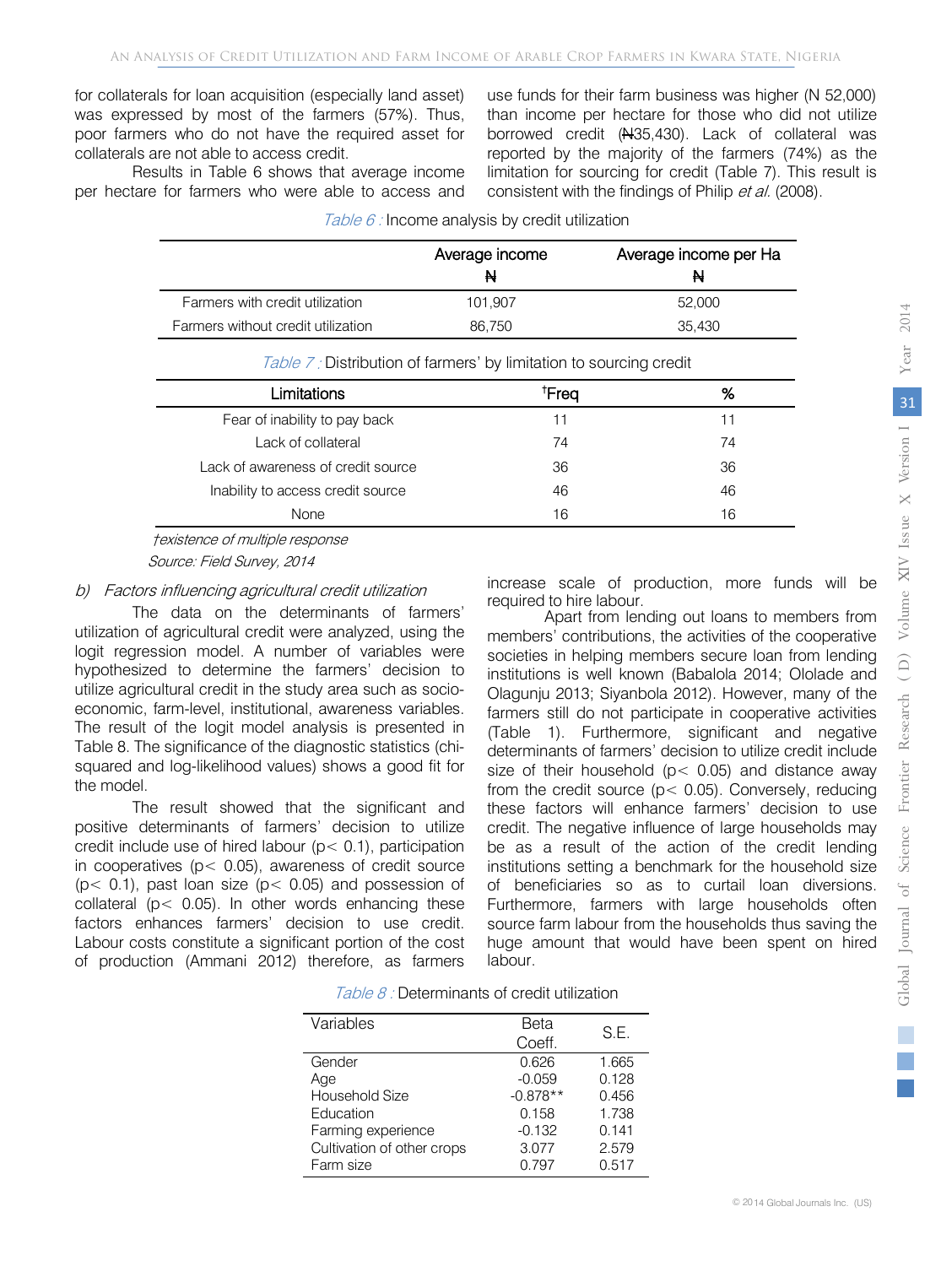| Labor type                | $5.062*$   | 2.822 |
|---------------------------|------------|-------|
| Labor Cost                | $-0.006$   | 0.017 |
| Farm Income               | $-0.004$   | 0.024 |
| Other Income              | 0.273      | 1.797 |
| Cooperative participation | $0.44**$   | 2.778 |
| Awareness                 | $4.230*$   | 2.912 |
| Past Loan size            | $0.065**$  | 0.027 |
| Possession of Collateral  | $5.530**$  | 2.846 |
| Loan Interest             | 0.100      | 0.192 |
| Distance                  | $-1.738**$ | 0.726 |
| Constant                  | $-4.394$   | 7.458 |

\*Sig at 10%, \*\*Sig and 5%; Nagelkerke  $R^2 = 0.847$ ;  $-2$  Log likelihood = 29.163\*\*; Chi-square= 87.489\*\*

### IV. Conclusion and Recommendations

This study assessed credit utilization among arable crop farmers in Kwara state, Nigeria and its influence on farm income. Major occupation among respondents was farming however, farm income was generally low. The study showed that utilization of credit increased farmers' income. The most popular source of credit among the farming folks was the micro-finance bank and most of the farmers who sourced for credit did so to expand existing farm enterprise however. Loan repayment was poor among the credit beneficiaries. The need for land asset as collateral was reported as major limitation to accessing credit among the farmers. factors determining farmers decision to use credit included size of household, use of hired labour, membership of cooperatives, awareness of credit sources, past loan size, possession of collateral and proximity to the credit lending institution.

Based on the research findings, it is recommended that government and other stakeholders' efforts should be directed towards policies and programmes that will further enhance those factors that increase farmers' decision to use agricultural credit. The extension agency, cooperative societies and research institutes are well appropriate organs for educating and disseminating agro-allied information and raising awareness. Thus, in collaboration with the financial institution especially the Bank of Agriculture and commercial banks, awareness and education on credit sourcing and management should be incorporated in their package for outreach to the farming folks. Policy arrangement to enable poor farmers, without appropriate landed properties for collateral, to access funds for farming activities should be put in place.

#### References Références Referencias

1. Adegbite, D. A., Oloruntoba, A. O., and Olaoye, O. J., (2008). Performance assessment of Ogun State Agricultural and Multi-Purpose Credit Agency (OSAMCA) in Credit Delivery and Operation (2004 – 2006). Journal of Sustainable Development in Africa 10(3), 1-27.

- 2. Adegeye, A. J. and Dittoh, J. S., (1985). Essentials of Agricultural Economics. Ibadan, Impact Publishers.
- 3. Agbor, R. A., (2004). An Impact Assessment of Cameroon Gatsby Trust Micro-credit Scheme in the Mile Four District, Cameroon. Report of International Project Management for NGOs, Participants Learning, December, 2004, Sweden.
- 4. Ammani, A. A., (2012). An Investigation into the Relationship between Agricultural Production and Formal Credit Supply in Nigeria. International Journal of Agriculture and Forestry 2(1), 46-52
- 5. Ayinde, O. E., Omotesho, O. A. and Adewumi, M.O., (2008). Risk attitudes and Management strategies of small –scale crop producer in Kwara State, Nigeria: A ranking approach. African Journal of Business Management 2 (12), 217-221
- 6. Babalola, D. A., (2014). Determinants of Farmers' Adoption of Agricultural Insurance: the Case of Poultry Farmers in Abeokuta Metropolis of Ogun State, Nigeria. British Journal of Poultry Sciences 3 (2), 36-41, 2014.
- 7. Babalola, D. A and Babalola, Y., (2013). Economic Effects of Media Campaign against Pandemic diseases: The Case of Bird Flu (H5N1) on poultry business in Ogun state, Nigeria. Arabian Journal of Business and Management Review 2(12), 80-88.
- 8. Binswager, H. P., Khandker, S. R., and Rosenzweig, M., (1993). How Infrastructures and Financial Institutions affect agricultural Output and Investments in India. Journal of Development and Economics 4(3), 337-366.
- 9. Emereole, C.O., (1995). Demand for Institutional Credit by Farmers in Abia State, Nigeria: A Case Study of the Nigerian Agricultural and Cooperative Bank, M.Sc. Thesis, Federal University of Technology Owerri, Nigeria.
- 10. Enweze, C. (2006). Between Food Security, Economic Growth and National Development, Economics and Politics: the Nigeria Business.com. Accessed November 2013, available at http://www. thenigeriabusiness.com,
- 11. Eswaram, M. and Kotwal, A., (1990). Implications of Credit Constraints for Risk Behavior in Less-

p.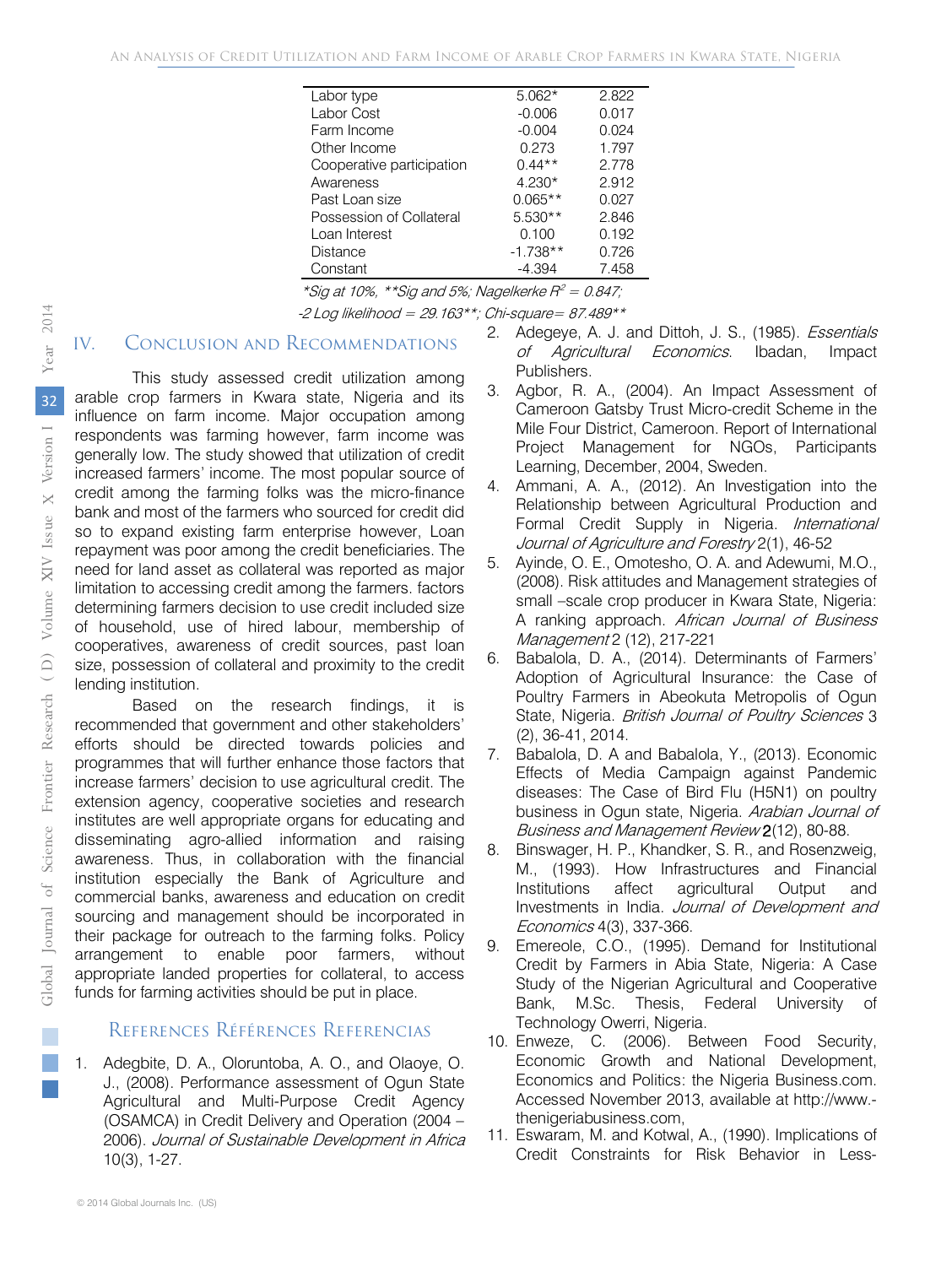developed Countries, Oxford Economics working Papers 42, Oxford University Press.

- 12. Feder, G., Just, R. E. and Zilberman, D., 1985. Adoption of Agricultural Innovations in Developing Countries. Economic Development and Cultural Change 22 (2), 255-296
- 13. Global Agricultural Information Network (GAIN), (2011). Report Paper, Agricultural Finance and Development: focus on Nigeria, USDA foreign agricultural services.
- 14. Gebremedehin, B and Scott, M. S., (2003). Investment in soil conservation in Northern Ethiopia: The role of land tenure security and public programs. Agricultural Economics. 29, 69- 84.
- 15. Gujurati, D. N., (1998). Basic econometrics, McGraw hill, New York, pp: 98-102.
- 16. Muniraj, R., (1987). Farm Finance and Development, Oxford and IBH publishing co. New Delhi.
- 17. Nigeria Bureau of Statistics (NBS), (2009). Nigeria Bureau of Statistics Annual Abstract of Statistics report, pp: 30-34.
- 18. Nwankwo, G. O., (1983). The Impact of Government Policies on the Financial System, *Bullion* 2: 33 - 36.
- 19. Nwaru, J. C., 2004. Rural Credit Markets and Resource Use in Arable Crop Production in Imo State of Nigeria. Ph. D. Dissertation, Michael Okpara University of Agriculture, Umudike, Nigeria.
- 20. Nwaru, J.C. and Onuoha, R.E., (2010). Credit Use and Technical Change in Smallholder Food Crop Production in Imo State of Nigeria, New York Science Journal 3(11), 144-152.
- 21. Nto, P.O., Mbanasor, J. A. and Nwaru, J.C., 2011. Analysis of risk among agribusiness enterprises investment in Abia state, Nigeria, Journal of Econs & International Finance 3 (3), 187–194
- 22. Okuneye, P. A., (1997). Poverty Eradication and the role of Family Economic Advancement Program (FEAP), Paper presented at the Workshop on FEAP and Poverty Alleviation, May 1997 Abeokuta, Ogun State.
- 23. Okuneye, P. A., (2001). Rural Poverty Assessment and Control in Africa, An Invited Specialization Course Paper Presented at the United Nations IDEP, Dakar, Senegal,  $19<sup>th</sup> - 22<sup>nd</sup>$  June, 2001.
- 24. Ololade, R. A. and Olagunju, F. I., (2013). Determinants of Access to Credit among Rural Farmers in Oyo State, Nigeria, Global Journal of Science Frontier Research Agriculture and Veterinary Sciences 13 (2), 50-58
- 25. Palmer, F and Ojo, M.O., (1983). An Appraisal of the Role of the Public Sector in Nigeria. Bullion 7(3), 14  $-21.$
- 26. Philip, D., Nkonya, E., Pender, J. and Oni, O.A., 2008. Constraints to Increasing Agriculture Productivity in Nigeria, Nigeria Strategy Support Program of International Food Policy Research

Institute. Brief No.4, pp 1-4. Accessed July, 2014, available at www.ifpri.org,

- 27. Qureshi, S., Nabi, I. and Faaruquee, R., (1996). Rural Finance for Growth and Poverty Alleviation, World Bank Policy Re-search Working Paper No 1593, Washington DC: World Bank
- 28. Siyanbola, A.A. (2012). Investigating the determinants of appropriate use of microcredit by poultry in Western Nigeria, British Journal of Poultry Sciences 1(1): 01-04
- 29. World Bank. (2000). Financing Nigeria's Rural Micro and Small-Scale Enterprises, Main Report, Washington DC: World Bank